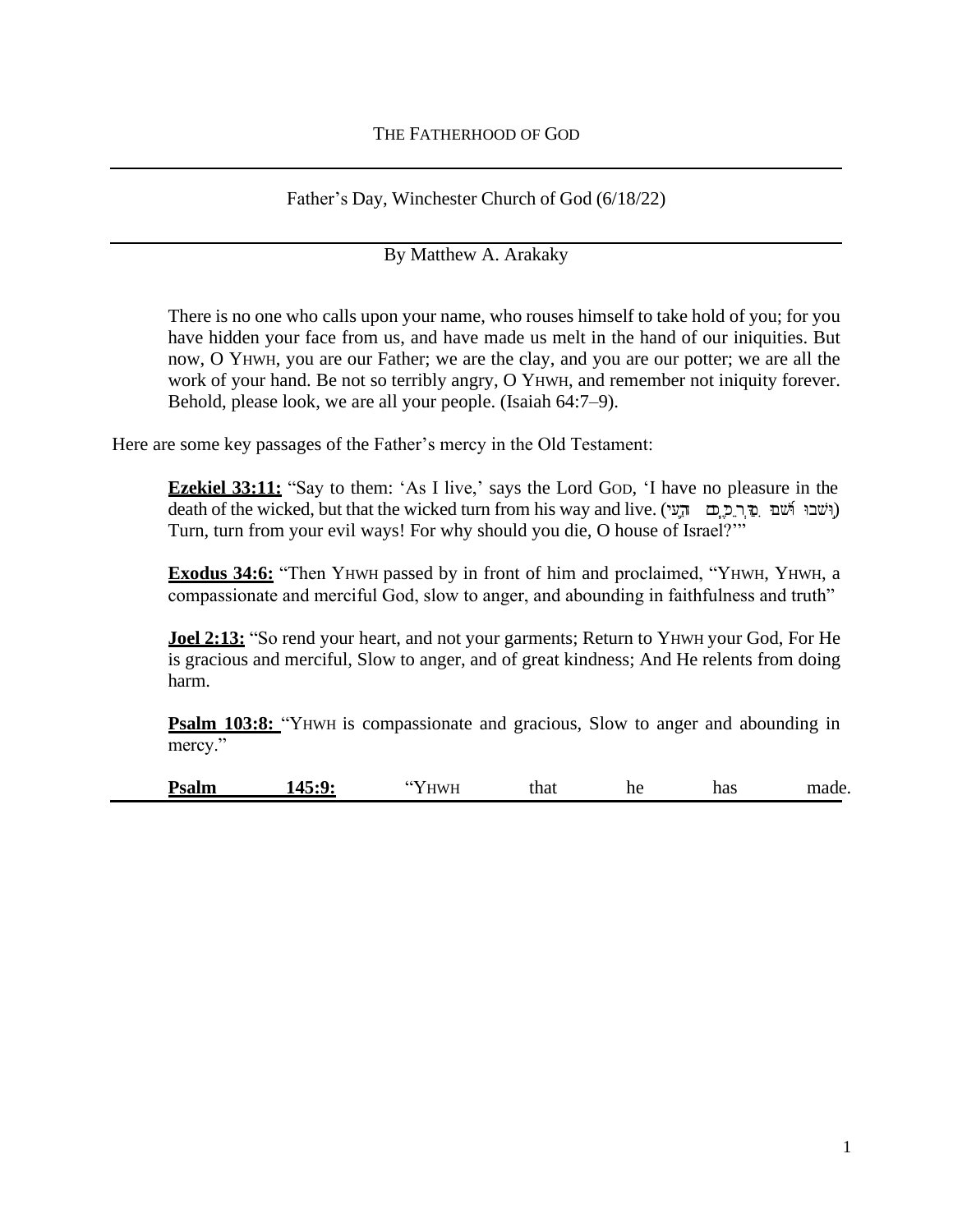(Daniel 7:9–12):

**<sup>9</sup>** "As I looked,

thrones were placed, and the Ancient of Days took his seat; his clothing was white as snow, and the hair of his head like pure wool; his throne was fiery flames; its wheels were burning fire. **<sup>10</sup>** A stream of fire issued and came out from before him; a thousand thousands served him, and ten thousand times ten thousand stood before him; the court sat in judgment, and the books were opened. **<sup>11</sup>** "I looked then because of the sound of the great words that the horn was speaking. And as I looked, the beast was killed, and its body destroyed and given over to be burned with

fire. **<sup>12</sup>** As for the rest of the beasts, their dominion was taken away, but their lives were prolonged for a season and a time.

Let's keep reading: (Daniel 7:13–14):

**<sup>13</sup>** "I saw in the night visions,

and behold, with the clouds of heaven there came one like a son of man, and he came to the Ancient of Days and was presented before him. **<sup>14</sup>** And to him was given dominion and glory and a kingdom, that all peoples, nations, and languages should serve him; his dominion is an everlasting dominion, which shall not pass away, and his kingdom one that shall not be destroyed.

Romans 8:12–17.

**<sup>12</sup>**So then, brothers, **we are debtors**, **not** to the flesh, to live according to the flesh. **<sup>13</sup>** For **if** you live according to the flesh **you will die**, but **if** by the **Spirit** you **put to death** the deeds of the body, **you will live**. **<sup>14</sup>** For **all** who are **led by the Spirit of God** are **sons of God. <sup>15</sup>** For you **did not** receive the **spirit of slavery** to **fall back** into **fear**, but you have